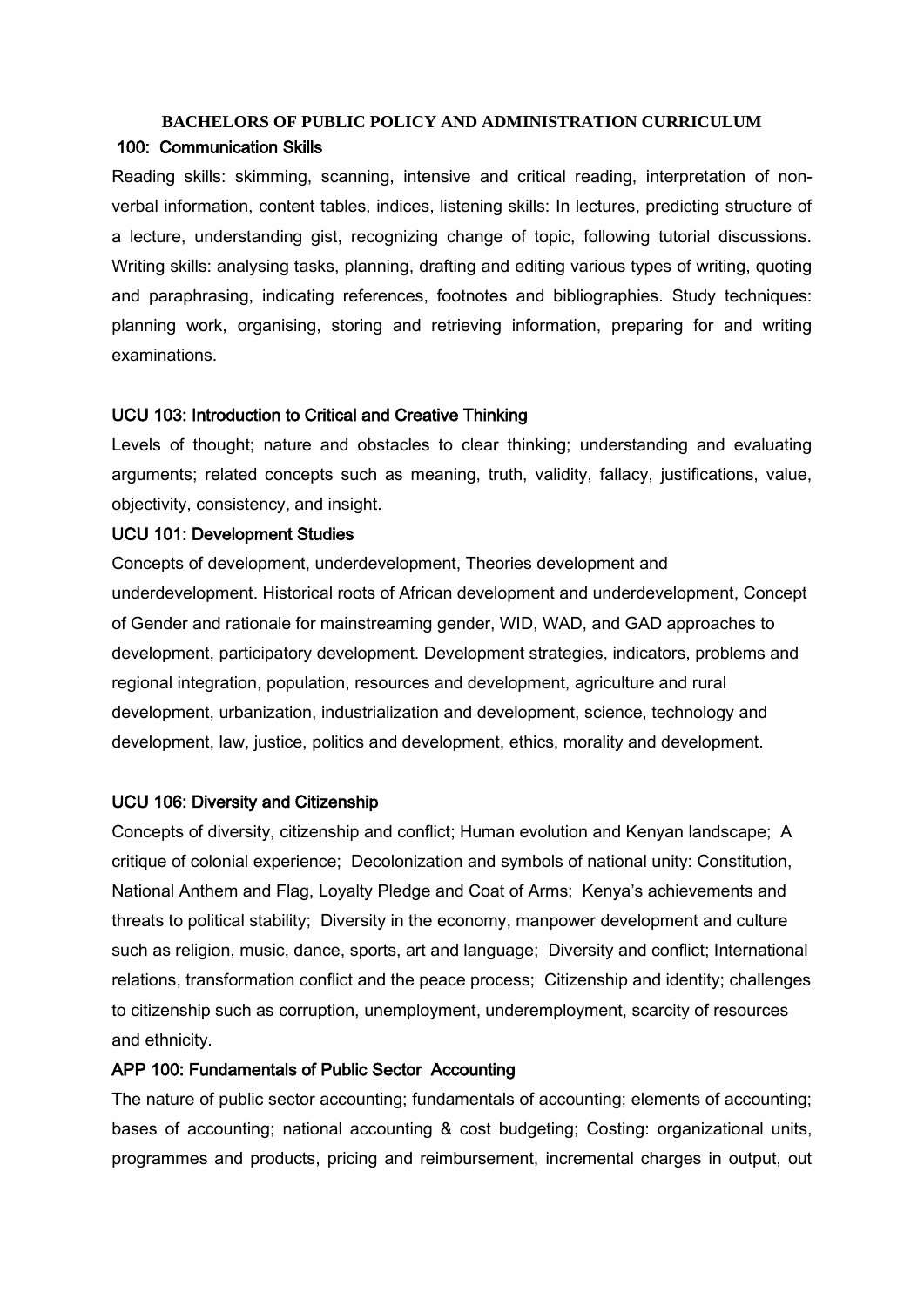sourcing; financial reporting: forward content of published financial reports: accrual accounting policy making, conceptual frameworks; public sector accounting standards.

#### APP 101: Introduction to Public Administration

Meaning, scope and significance of public administration, Public And Private administration, Principles of administration, Evolution of Public Administration as a Discipline, Public Administration as an Art and Science, structure and formation of various agencies and units of government-ministerial departments; public enterprises; local authorities; national, state and municipal governments; bureaucracy; budgeting; personnel and administrative leadership, Ecology of Public Administration, Integrity in public administration.

## APP 102: Quantitative Techniques for Policy Makers

Equations and Inequalities, functions, formulation of basic types: algebraic, exponential and logarithmic; Limits Theory and continuity; Differential calculus and applications; Integral calculus and applications to policy decisions; Arithmetic and geometric series; Matrix algebra and application, markov analysis and Input-output analysis; Linear programming; formulation, Decision Theory.

#### APP 103: Introduction to Public Policy

Meaning, scope and significance of public policy; The origins of public policy; Theories of public policy formulation; Formulation and articulation of public policies by governments; The environment of public policy process in Africa; Modes of public policy analysis; policy analysis as problem solving, Critical Listening and Policy Advice.

AGD 100: Introduction to Gender and Development Concepts of gender, sex, gender roles, sex roles, development, social construction of gender, gender inequalities in development Mainstreaming gender in development.

## AHT 102: Introduction to Political Science

 The scope and range of political science; the role of politics in society; the nature of power and legitimacy; political functions and institutions; theory of the state; the nation – state system; political ideologies and issues of equality, justice and freedom, bureaucracy; democracy; pressure-groups and civil society; trans-national citizenship and identity.

## ASC 100: Introduction to Sociology

Concepts of Sociology as an academic discipline and a social science; branches of Sociology, its relation to other sciences; Introduction to sociological research methods; leading founding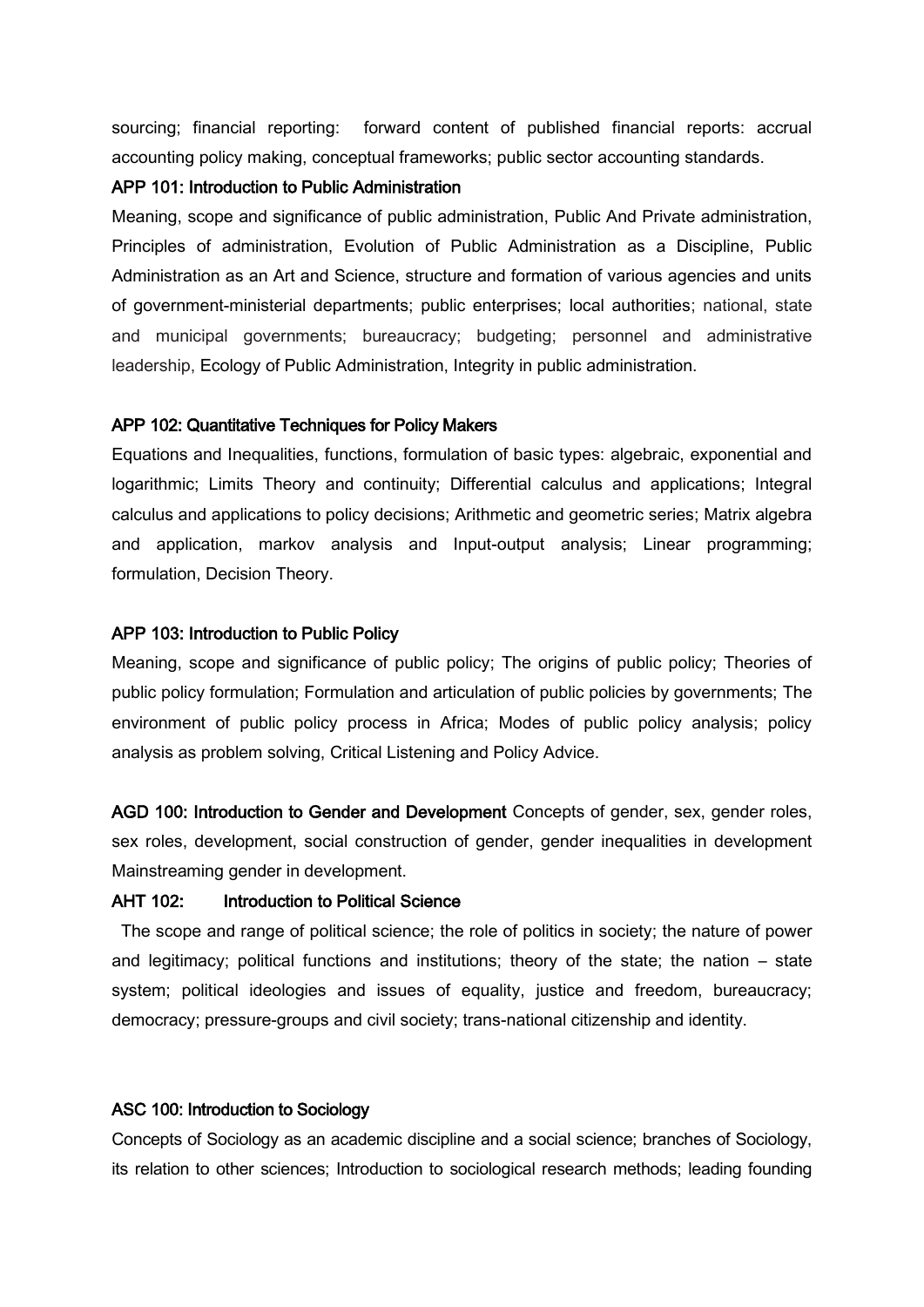fathers of Sociology- Comte, Spencer, Durkheim, Weber, Marx, and Cooley; Social processes and the relation between man and society; nature and functions of various social institutions.

## APH 103: Introduction to Ethics

Nature of morality and moral philosophy; Place of morality in society; teleological and ontological theories; Utilitarianism, equality and justice; ethical theories; duties and rights, moral values, doing and being, conscience and conscientiousness; pleasure and happiness; meaning and justification; application of moral theories to problems of practical concern.

## BBA 102: Principles of Management

Background to modern management; Nature, scope and importance of management; Growth and need for principles of management; Evolution of management thought; Organizational environment/context; Functions of management; Planning, organizing and staffing; directing, co-coordinating, controlling, management decisions and techniques; moral and social responsibility in management; emerging issues in management.

## EET 102: Principles of Economics

Introduction to economic theory: tradeoffs, opportunity cost, and the benefits of trade; Theory of consumer and theory of the firm under a variety of market structures; Examination of efficient market economies; ways used by government to make the economy less or more efficient; How firms choose their production levels to maximize profits, culminating in the model of perfect competition; Examination of concepts: opportunity cost, marginal analysis, economic incentives, efficiency, and market power; Application of economic concepts to public policy issues.

## LEVEL 200

## APP 200: Principles of Public Law

The definition and scope of public law; substantive law and procedural law; the distinction between public and private law; concepts and theories in public law; separation of powers; devolution; constitutionalism; democracy and the rule of law; the organs of state: the legislature, the executive, the judiciary; functions, powers, and constitutional limitations, including the liability of state and human rights.

## APP 201: Political Theory

Political theory and political science, theory in political enquiry: state, power and authority, nation and national states, liberalism, neo-liberalism, democracy, socialism: Marxian socialism, fascism, postmodernism, structuralism, post-structuralism, feminism.

#### ACU 201: Introduction to Statistics in Social Sciences

Introduction to statistics for Public Administration; descriptive statistics; data collection, organization and presentation; measures of central tendency and dispersion; Probability distributions: discrete and continuous; Sampling Theory; Statistical inference: Estimation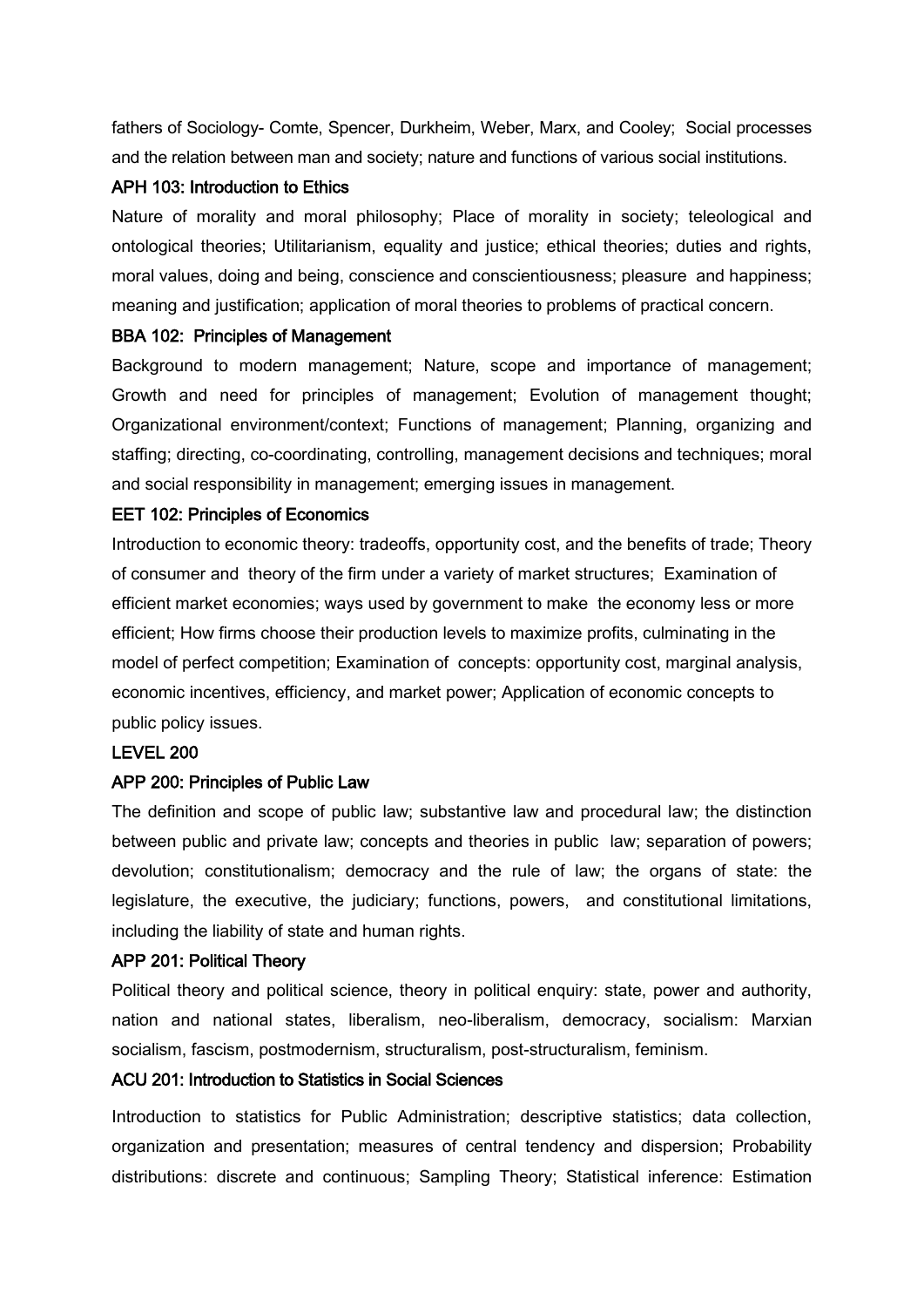theory; Index Number construction and application; Hypotheses testing; non- parametric tests; Time series Analysis and applications; Simple regression and correlation analysis; Prediction and tests of significance

#### ACU 202: Research Methods in Social Sciences

Introduction to research; The Research Process; The Design of Research; levels of measurement; Data types; Ethics in research; Sampling Design; Sampling distribution; conceptual framework; standard distribution of estimates; Estimation of parameters; Data collection instruments; Experimentation, Analysis and Presentation of Data; Data Preparation and Preliminary Analysis; Hypothesis Testing; Non-parametric test; Emerging issues in research; Research in the public sector; Proposal writing guide.

#### APP 203: Administrative Law

Nature, purpose and principles of administrative law; institutions and processes of government; concepts of executive powers and issues of accountability; control and liability of the executive; devolved government systems; judicial and non-judicial controls of administrative powers and remedies; Judicial review; the rules of standing and rules of natural justice; constitutional basis for judicial review remedies and administrative power in Kenya; contemporary problems and issues in administrative law

#### APP 204: Public Choice Approach

Theoretical foundations of public choice; decision making in public sector; size and growth of government; market failure and government intervention; rent seeking; basics of constitutional economics: institutions, voting rules and collective outcomes; interest group behaviour and outcomes.

#### APP 205: Administrative Theory

Theories of organization and management; structure of bureaucracy; authority and power in bureaucracies; bureaucracy and social change; classical theories; Marxist theory; behavioural approach to public administration; New Public Administration; comparative public administration.

#### APP 206: Corporate Social Responsibility (CSR)

Introduction to Corporate social responsibility: definition and actions; principles of CSR; managing and balancing stakeholder relationships; 7Ps of corporate giving; socially responsible actions; minorities and disadvantaged groups; environmental conservation; social audits; implementation of CSR (policies, practices, procedures); internal and external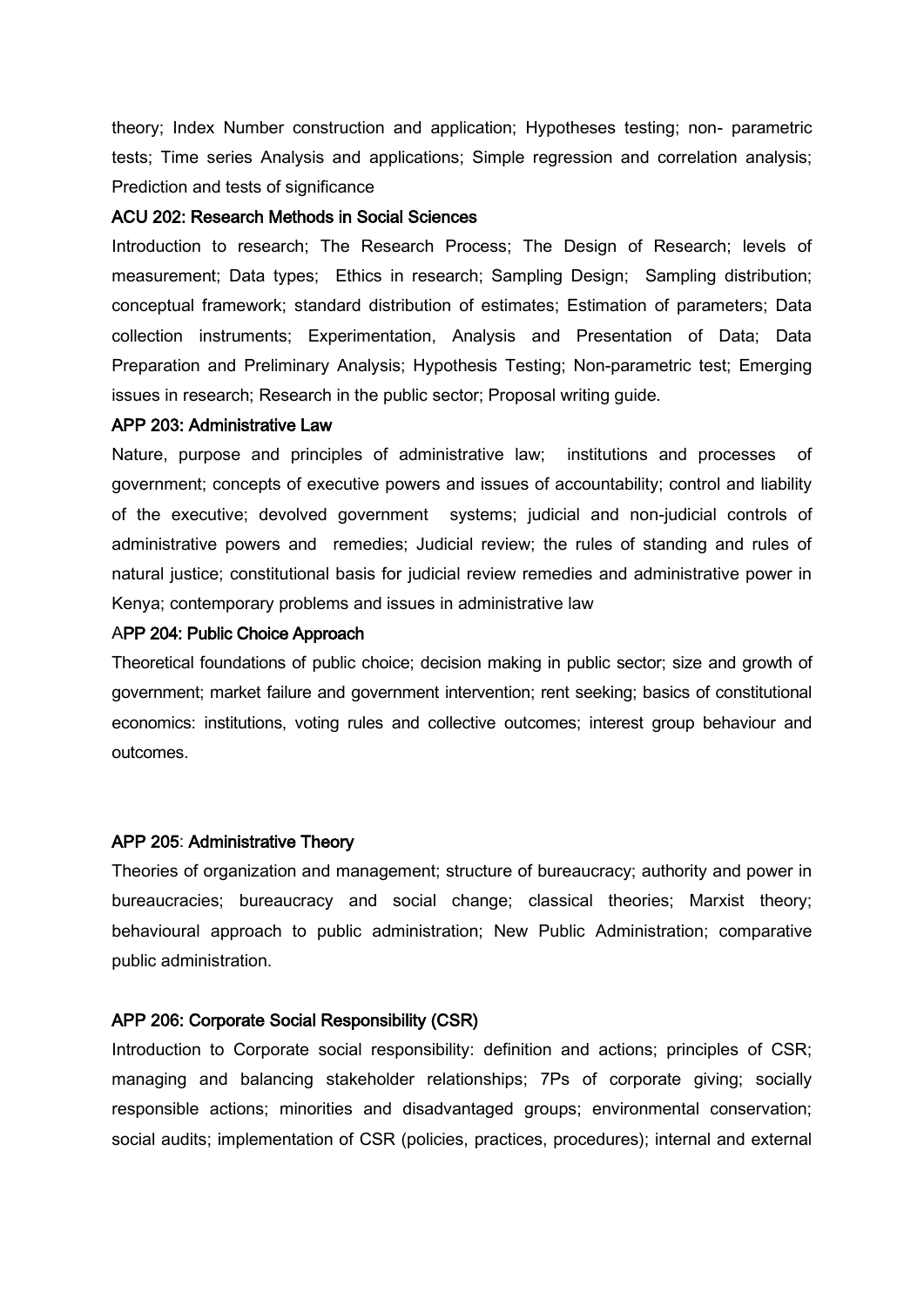pressure for CSR; recent controversies and tensions in CSR; best practices and the future of CSR.

# AHT 203: Modern Government in Africa

Theories of the state; types of the state and the principle of separation of powers; the institution of the presidency in Africa; constitutional power and limits on the presidency; elections and democracy process; policy formulation; legislative leadership; legislative behavior; parties and interest groups in the legislative process; constitutional law; public law as public policy; public accountability; concept of judicial transparency; judicial process; Judicial reform; society and the law.

## ASC 201: Social Change and Development

Major concepts and indicators of social change; major sources of social and cultural change with particular emphasis on Africa; micro and macro analysis of the impact of technological change on education, population growth, economy, mass communication and social structure; selected theories and models of social change such as conflict theory, evolutionary theory, modernization and diffusion theories.

# FAS 203: Anthropology of Conflict and Violence

Definition of concepts: anthropology, violence, conflict; anthropological theories, perspectives and methods; violence as a human experience; Origins and evolution of war and conflict; causes of conflict and sources of violence: ethnicity, religion, identity; representations of conflict: perpetrators, victims, observers, winners and losers; roots of contemporary violence: popular culture and images of warfare; resolutions of conflicts and violence: peace-making; conflict in a globalized world; peaceful societies.

## AMS 305: Ethics and Governance

Basic concepts of ethics and governance; theories and principles of ethics and governance; ethical decision making; ethics and law; players in governance, power and authority; leading and governing; ethical issues in governance: justice, equity, common good; Governance virtues: integrity, accountability, transparency, human rights and good governance, creating an ethical culture, case studies.

## EAE 204: Economic Development

Meaning and measurement of economic growth and development; theories of development applied to less-developed countries; adjusting development theories to take account of indivisibilities, externalities and institutional and social aspects specific to less-developed countries; relevance of theories to development strategies adopted by currently less developed countries; agricultural and rural development; industrialisation strategies with specific reference to East Africa.

# Level 300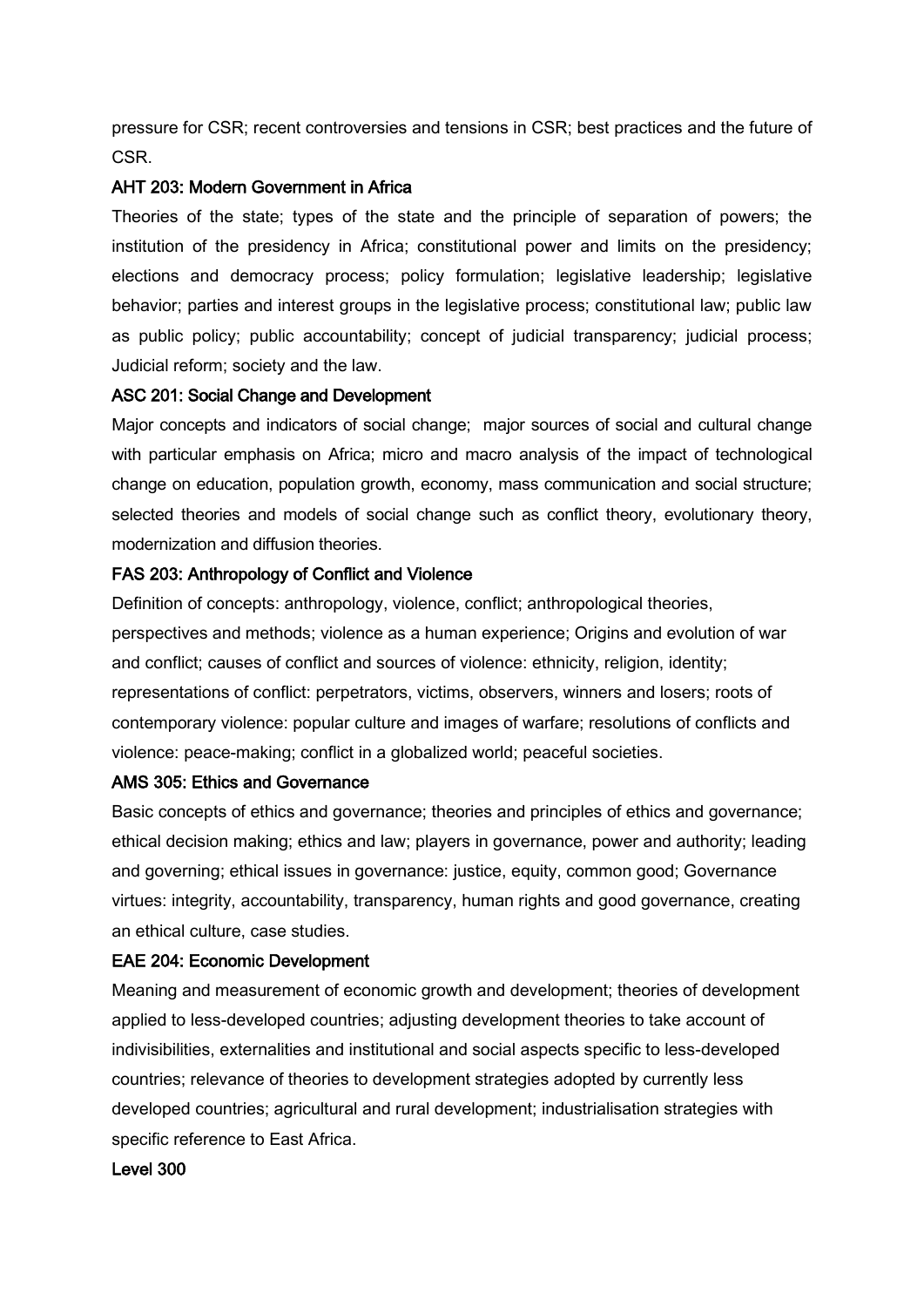#### APP 300: Development Administration

Development theories; The study of public administration, discipline and subject matter; Historical roots of public administration in Africa; The new public administration; Administrative reforms for development; Development through planning; Implementing development programmes; Administrative behavior and control; The role of public corporations/enterprises in development; Budgetary activities and national development; The role of local government in development.

#### APP 302: Foreign Policy

Concept of Foreign Policy, History of Foreign policy, The study of International System, Diplomacy, Governance; Foreign Policy Analysis and Decision-Making, Interpretation and implementation of Foreign policy, Principles governing Foreign Policy and Diplomatic relations, Challenges and opportunities of Globalization.

#### APP 303: Devolved Government

Meaning of devolved government; Growth, structure and role of local and national bureaucracies in selected countries; The nature of bureaucracy in devolved government; Selected areas of study in regional Administration; The context of regional administration; Intergovernmental relations; Policy implementation at the regional level; Budgeting; Personnel management; Performance management; Legal and regularity constraints; Ethics and accountability.

#### APP 304: Educational Policy in Developed and Developing Countries

Policy analysis with specific focus on education in developing countries; Identification, analysis and evaluation of the existing policies related to education in selected developed countries; Criteria for evaluating existing education policy in Kenya; Recommendations for alternatives to existing policy in education; Incorporating constituencies and interest groups in the decision making process in the field of education.

#### APP 305: Agricultural Policies in Africa

Public-policy analysis with specific focus on agriculture; Identification, analysis and evaluation of the existing agricultural policies in selected countries; Development of criteria for evaluation and assemblage of data to support the viability and effectiveness of agricultural policy in Kenya; recommendations for alternatives to existing policy in agriculture; constituencies and interest groups in the decision making process in agriculture.

#### APP 306: Media and Public Policy

Relationship between public policy and media; Functions of legislative acts and regulatory instruments- Communications Commission of Kenya; the structure and operation of media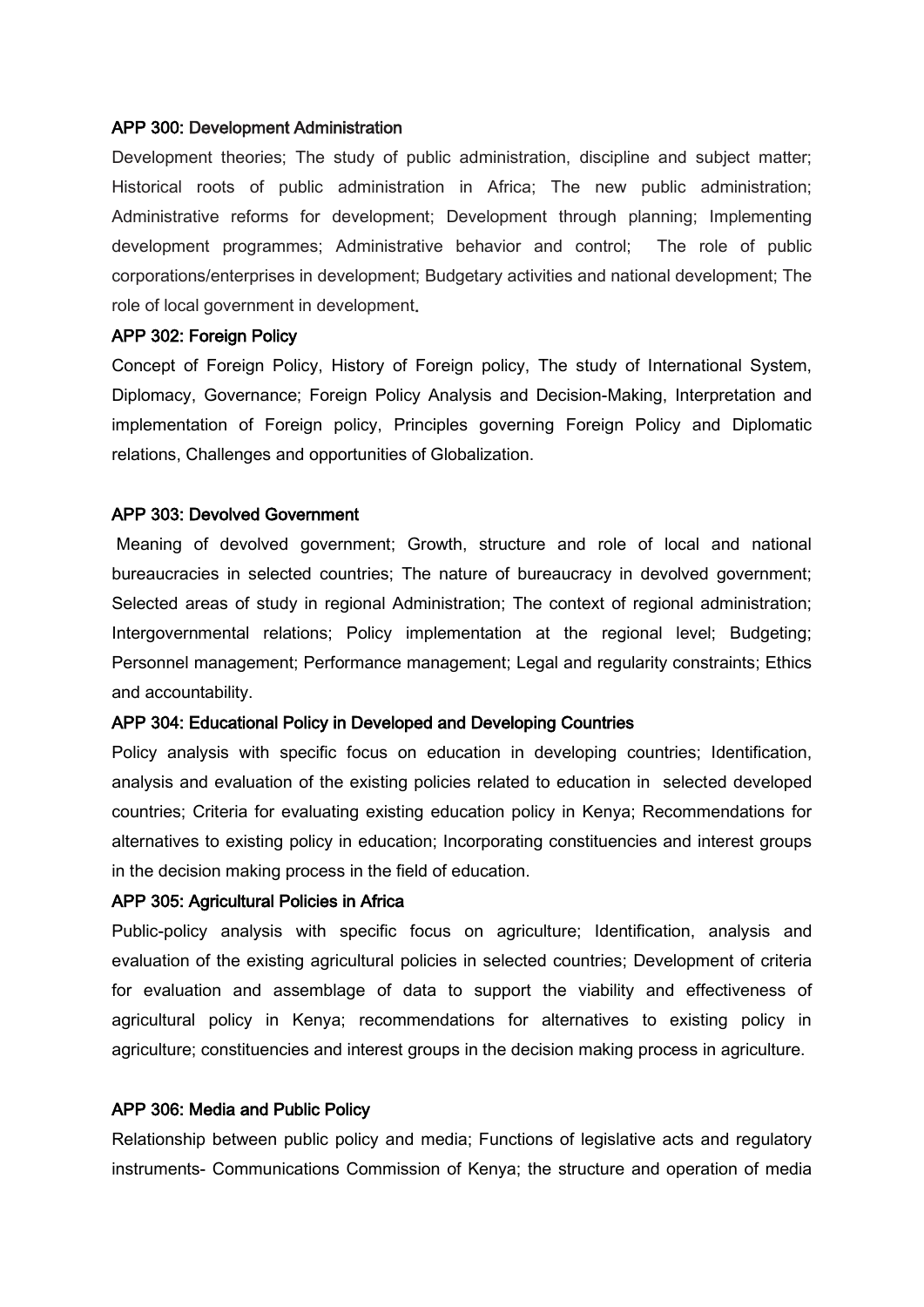according to the norms and values set through the political process; Ethics in media coverage; Factors that shape modern media texts: politics, economics, technology, and culture; Role of social media in public policy; Broadcasting and telecommunications policy, the regulation of electronic and print media content and governance of the Internet.

## APP 307: Public Policy Analysis

The design and implementation of public policy programmes; Constraints of public policy: Economic, political feasibility, Interests and power; Institutional constraints; Social and Cultural factors; Evaluation and monitoring of public policies; The logic of appropriateness and Ethical dimensions of public policy; Selected studies in policy analysis.

## APP 308: Administrative Leadership in the Public Sector

Public sector leadership theory; Goals and priorities of administrative leaders; Traits and skills in public service leadership; Styles for public sector leaders; Techniques for administrative leaders; Evaluation of public sector leadership; Developing leaders in the public sector.

## APP 309: Financial Management for Policy Makers

classification of budgets, the public budget, sources of government revenue and expenditure, budgeting and budgetary controls, capital investment in public service, financial negotiations, financial planning and reporting, debt management in public sector, gender budgeting, balanced budget and fiscal policy.

## APP 310: Gender Policy

Concepts: gender , gender policy, rationale for gender policy, national gender policy: development, implementation, monitoring and evaluation; gender issues in public administration: representation, participation in decision making, welfare, gender based violence and sexual harassment, budgeting, equality and equity, gender related conflicts, challenges to effective development and implementation of gender policies in work place, strategies for redress.

# AHT 314: Comparative Government in Developing Countries

Comparative study of governments and ideologies of developing areas: Middle East, Africa, Asia, Latin America; evolution of state and citizenship; structural and functional characteristics of the executive, legislative, judicial institutions; bureaucracy; political parties; transition to democracy; foreign policy; pressure groups and political movements; the power of ethnicity.

# AHT 315: Political Parties and Interest Groups in Africa

A comparative analysis of the structure, operation and ideology of political parties and interest groups; conflict of interest; ethnic factor; corruption; public morality; extent and impact of the power of private groups in political systems; community and the individual; the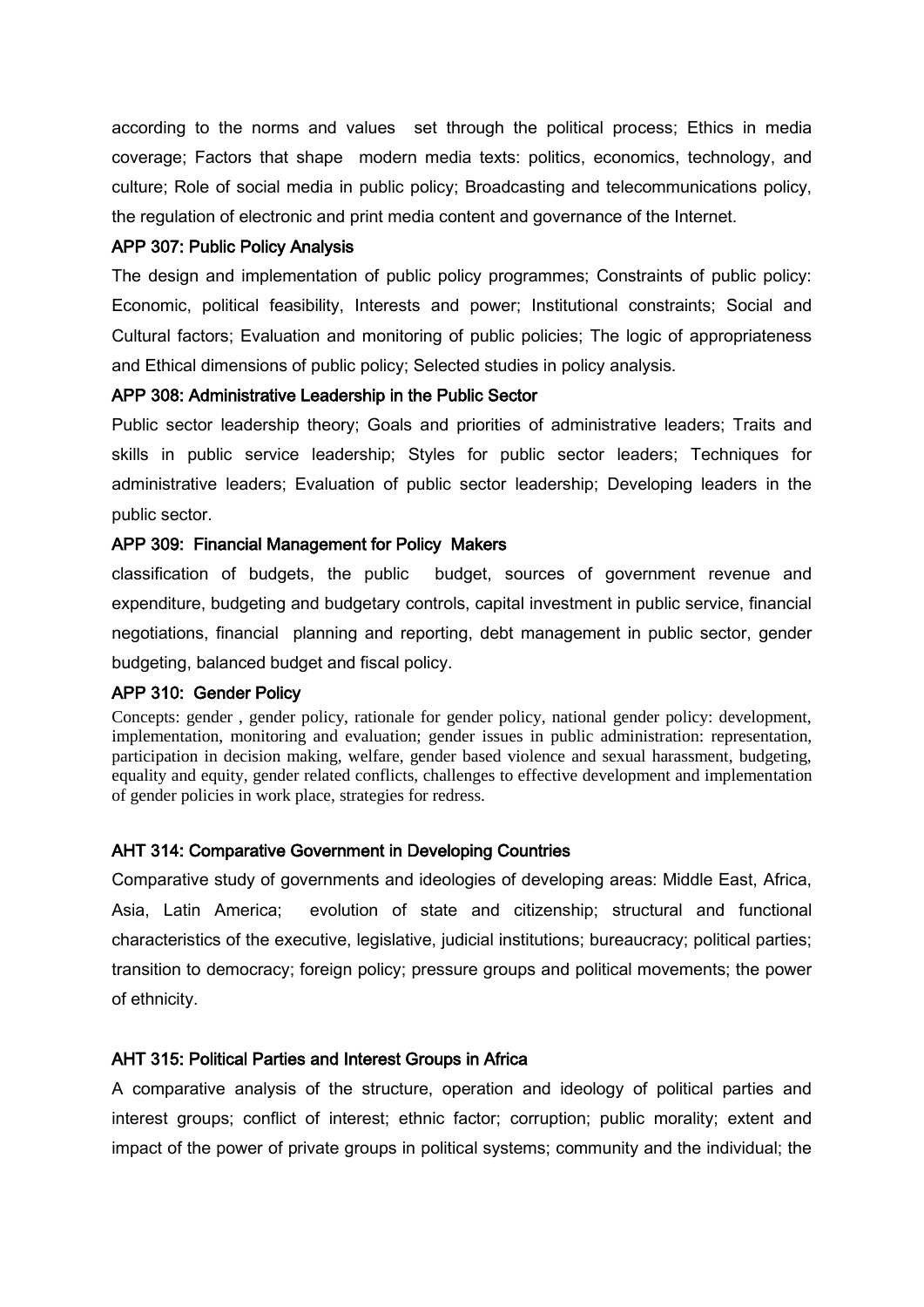gender question; civic and political education; political party behavior – mergers, defections, dissolutions.

# AHT 324: Urban Politics in Africa

Migrations patterns to urban areas; ethnic compositions and political tensions between communities; political participation ad politics of representation and control of urban space; politicization of service provision in urban centres; problems of urban policy planning and management; politics of class and ethnic coalitions; slums and criminality in urban politics.

# AHT 415: International Relations since 1900 CE

International conflicts and wars; the impact of the socialist revolution on international relations; patterns issues; migration, labour, Cold War; international and regional organizations; effects of mass media; information technology and international relations; impact of the end of the Cold War; terrorism in the twenty-first century.

# ASC 308: Community Organization and Development

Definition and scope of community development; community development and other disciplines; theories of community development, communication, leadership and attitude change; change agencies and change agents; policies of community strategies in East Africa; project development and management.

# ASC 310: Political Sociology

Origins of political sociology; the founding fathers of political sociology; basic political processes; political and social institutions; politics and leadership; distribution of power income distribution and inequality; leadership patterns and social control; cross-cultural political comparisons of developed and developing countries; political system and social change; politics and ethnicity.

# AMS 311: Supply Chain Management and Logistics

Concept of supply chain management; analysis of supply chains; identification procedures, methods, processes and systems used in the operation of supply chains and their applications in improving supply chain performance; value chain, supply management tools and techniques; supply certification; supply continuous improvement; supply risk management: supply management; future logistics issues; global issues in supply chain.

# BBA 301: Human Resource Management

Introduction; historical development of personnel management and its growth; manpower sourcing; planning; job analysis and design techniques; recruitment and selection; employee development and performance; career development process; induction; staff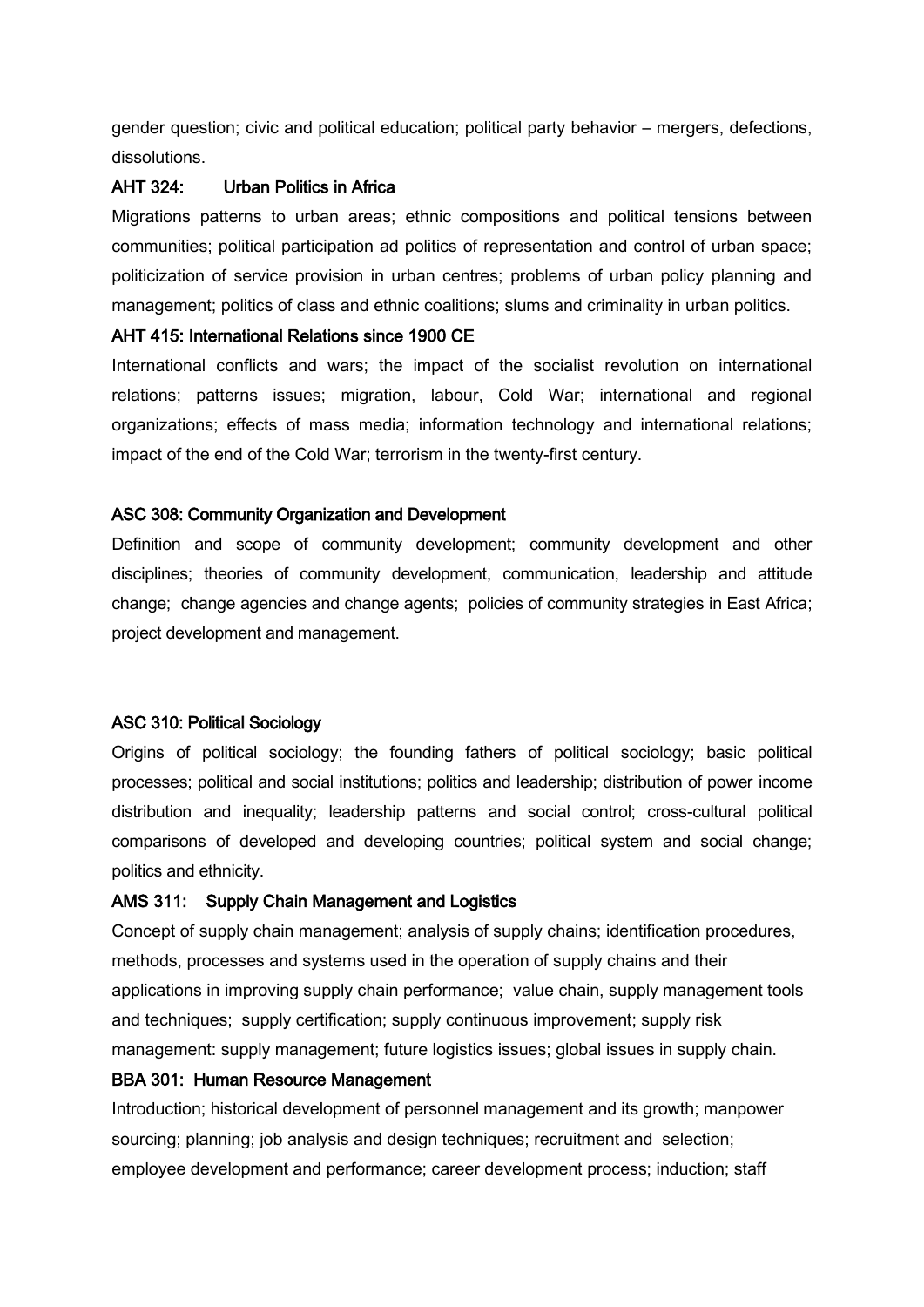assessment and training; performance appraisal; personnel administration and policies; merit rating; wage incentives and fringe benefits; moral and industrial psychology; causes and meaning of fatigue, stress, monotony and time motion study.

#### BBA 314: Public Relations

Definitions of public relations (PR); development of PR in developing and developed countries; functions and tasks of PR; PR both in house, consultancy in commercial and public sector; the role of the PR practitioners; ethics of Public Relations; role of public relations in an organization; public relations and the press; public relations events; PR planning and crisis management; organization of a public Relations department; types of public relations.

#### Level 400

#### APP 400: Strategic Management in the Public Sector

Evolution of strategic management; complexity of strategic planning in the public sector, vision, mission and goals in strategic management, environmental scanning and strategic choice, strategy formulation and implementation; monitoring and evaluation of strategic plans; strategic planning in the public sector; national development agenda.

# APP 401: International Organizations

Origin of international organizations; types of international organizations; role of global organizations; theories of integration and significance of global and regional relationships; decision making process in selected global organizations; impact of international organizations on domestic and foreign policy of states.

#### APP 402: Urban Governance

Public managers response to demands of diverse interests in the urban context; public administrators' obligation to the administrative values of leadership, responsiveness and efficiency in the management of urban services; Role of public values in the management of the urban centres; City budgets and the distribution of public services.

#### APP 403: Transport Policy

Concept of transport, role of government as both customer and provider of transport services; public involvement in policy formulation; performance measurement with public oversight agencies; transportation policy and urbanization; development planning and transportation policy; policy impacts on inter-modal development in the management of diverse public and private agendas among national and local agencies.

## APP 404: Organizational Development (OD) in Public Sector

History of management thought and Organizational Development (OD) philosophy; OD and Public Administration; Managing change, learning and power; Action Research; OD and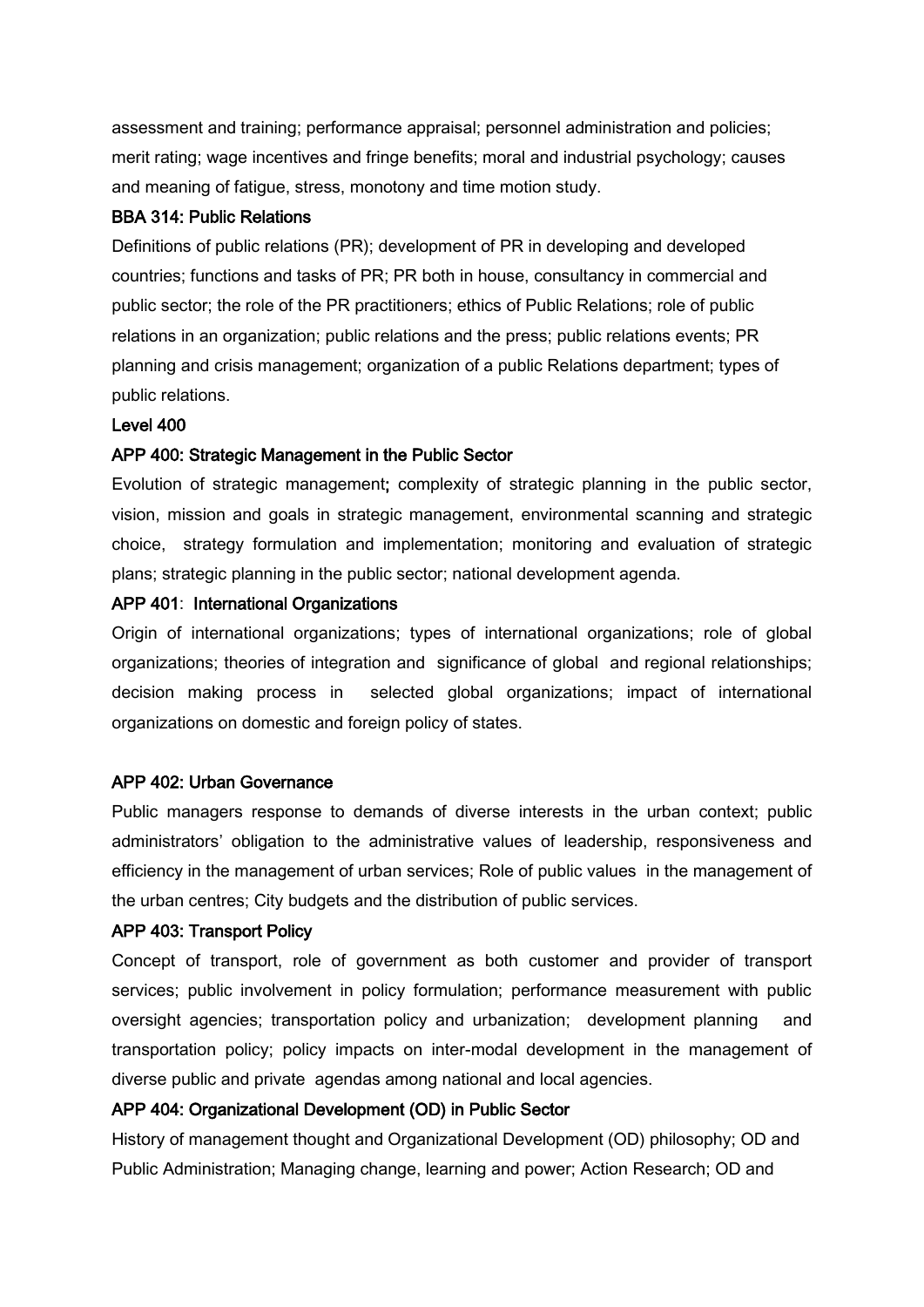Public Management Reforms; OD and Conflict resolution; Appreciative Inquiry and problem solving; OD values, assumptions and prospects.

# APP 405: Energy Policy

An overview of energy resources and technologies; governance and environmental policies; clean, safe and stable supplies of energy for the future; energy regulation systems; major theories of political economy and energy regulation; women and energy.

## APP 406: Internship

Students are expected to undertake an internship in a public office for duration of three months at the end of which a report will be submitted. Alternatively the candidate can opt to write a research project focusing on public policy and administration.

## AGD 408: Gender Mainstreaming in Development Process

The concept of gender mainstreaming; GAD approach; mainstreaming gender concerns in public, private and informal sectors; policies, national budget and planning, human resource and development; tools for gender mainstreaming.

## AHT 412: Administration and Organization Theory

Principles of administration and management; scientific management; strategic management; human relations and classical theories; the concept of bureaucracy and its characteristics; organization and administration of public service; motivation theory; concepts of co-ordination, supervision, centralization and decentralization; current issues in administrative change and organization development.

## AHT 414: Comparative Government and Politics in Developed Countries

Comparative political analysis of selected Western European nations: Britain, France, America and Germany; European roots of American constitution and government; the Japanese contrast; the structure and functional characteristics of executive, legislature and the judicial institutions, political parties, migrations and multiculturalism.

## AMS 407: Diplomacy and International Relations

Definitions; theories of International Relations; actors in diplomacy and international relations; foreign policy and decision making; diplomacy of war; bilateral and multi-lateral diplomacy; international and regional organizations; conflict resolution and management; the New World Order.

## AMS 408: Disaster Management

Disaster management defined; disaster assessment; disaster preparedness; types of disasters; social services in emergency situations; shelter and site planning; food aid;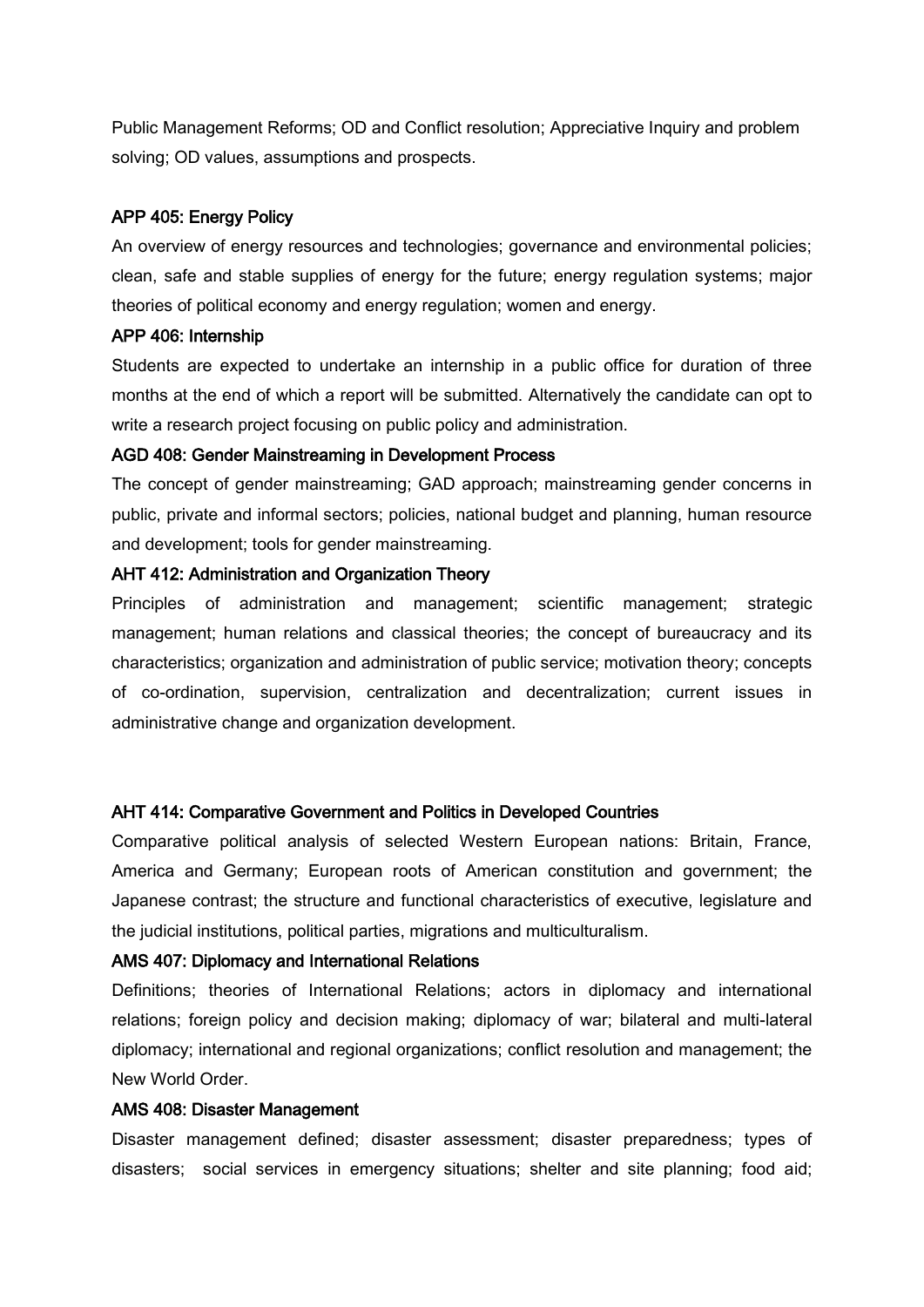theoretical approaches to disaster management; emergency logistics; disaster and development; emergency information management; counselling, stress and change management; disaster mitigation; disaster management policies; rehabilitation and reconstruction; monitoring and evaluation.

#### APS 412: Organizational Psychology

Definition of organizational psychology; role of human factors in organizational management; addressing work-related issues using organizational psychology strategies; designing effective work environment; an analysis of various factors leading to organizational difficulties; methods of enhancing communication within an organizational structure; organizational health psychology; the application of psychological principles and methods to problems in the work environment including prediction of job performance, selection, performance appraisal and personnel training.

#### ASC 406: Social Dynamics

Definition of concepts in social dynamics; theoretical perspectives; types of social groups; the structure and functions of social groups; collective behaviour; group formation and assimilation processes; characteristics of social groups; inter-group and intra-group relationships; Groups as agents of social change; leadership and communication skills.

#### ASC 413: Social Planning and Evaluation in Developing Countries

Definition of planning; theories of planning; ideological aspects of planning; social welfare and planning; planning and evaluation procedures in developing countries; levels of evaluation; evaluation and its limitations in developing countries; formulation and compilation of plans; policies and strategies of good plans; resource allocation and planning implementation, population dynamics and planning.

#### BBA 414: Management of Public Enterprises

The practice of management in the public enterprise; legal apparatus that govern the formation and operations of public enterprises; ownership; sources of capital and the usefulness of public enterprises; types of public enterprises: as monopolies, development boards, marketing boards; financial parastatals, and regulatory parastatal: management problems associated with public enterprises.

#### BMS 400: Management of Public Information Systems

Information systems; information technology and organizations; sources and types of business information; information systems approach to management; management Information Systems (MIS): development and design approaches; business information systems: types, analysis and design; automation requirements; case studies on issues involving the design of a selected Management Information System.

#### BMS 406: Project Management